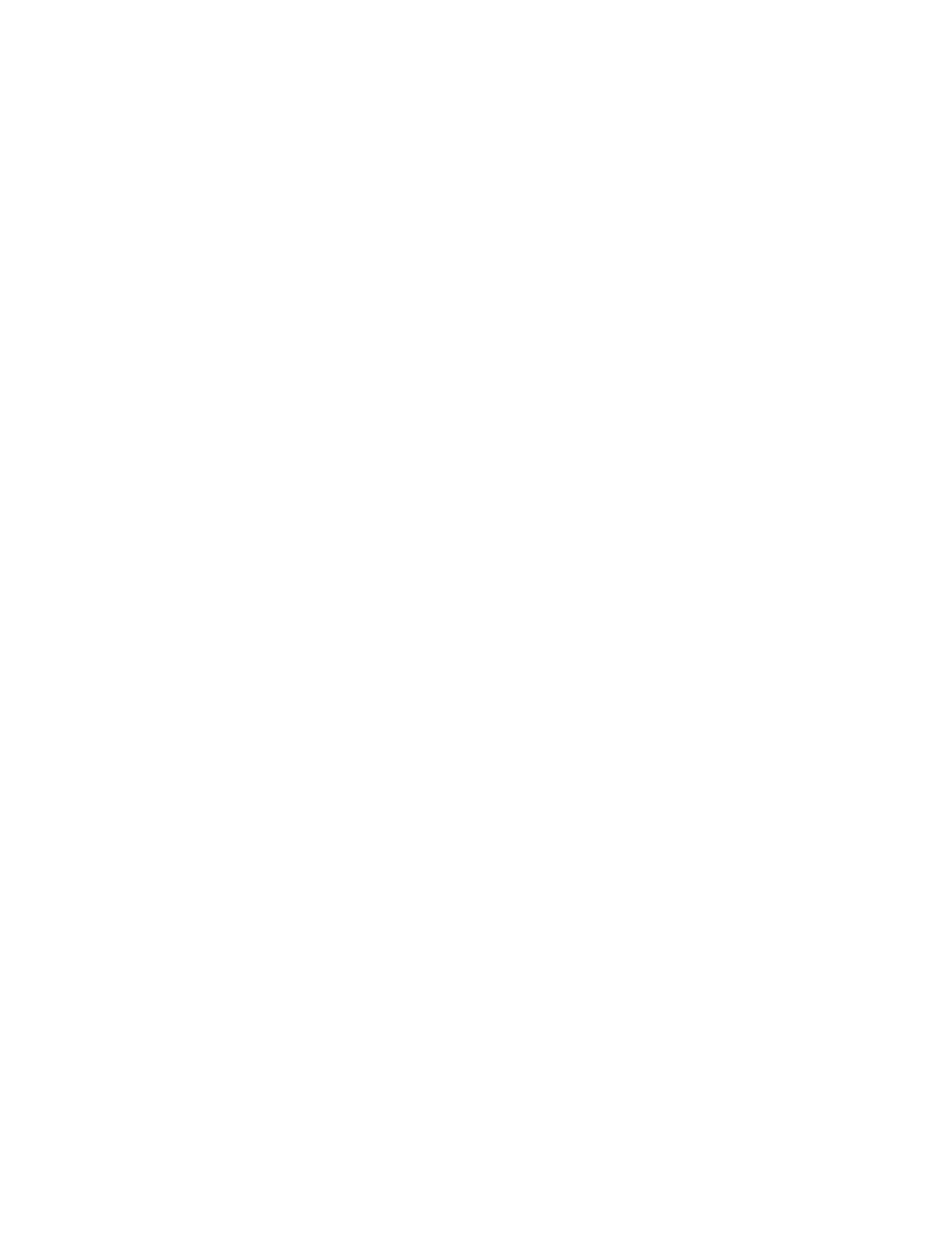#### PHYSICAL ACTIVITY

# Core Val Why You Should Focus on Your Mid-Section

Years ago, sit-ups and crunches ruled as the supreme way \W\IIIMIIMWWMM

you probably hear much more chatter around building IMKWMMMMMMMMKM aWTWTMIMKWKTMWWaW core muscles is not only the key to a slimmer, more toned MKWWKKITWMWMMaIa **IKMMINIFIMI** 

#### What is Your Core?

In simple terms, your core is your entire mid-section (think your body minus your arms and legs). The major muscles of your core reside in your abdomen and mid and lower back.

#### Why is a Strong Core Important?

?MISWWMJTMKWMUKTMKIVPVLMPWMTTaW IUVLTMONVKWV-MaLIaUWMUMWJIaJM UWMLKTWMMVXIVNTPMVaWKWMXW XIVNIKaWJIaJMXMLPMIWJMVM WVOKWMXWLM"

#### Makes everyday tasks easier. Dressing,

twisting, bending, reaching, lifting, carrying— MMaIaIKMWaWWMW KIWKMMIMWMM through your core. You may not pay any attention \WMMIMaMKWMKTWIT

#### Makes you more effective at your job.

Whether your job requires a lot of lifting or twisting or if you're at a desk all day, a strong core will help

#### aWMWIAWMMzMKMTaWMITMMI

core muscles contribute to slouching, and if you're sitting all LaaWKJaMKWM**EW**M strong core, on the other hand, will help you maintain good posture.

#### Helps you avoid injury and pain.

With a strong, resilient core, you're MMITMWWMaMKW MMWWMM strong core also equates to a strong back, KKMTMMMITW IKIKWMIzMKW WWMKIWMM TM  $\blacksquare$ 

And of course, working on your core strength can help you look sleeker and more toned something almost all of us seek!

#### **The Plank**

Lie down on your stomach. Lift your body o the oor with your forearms (elbows at 90° degrees) and your toes. Keep your body in a straight position (without arching your back) and hold for as long as you can (30 seconds to one minute are good goals). Rest and repeat a few times.

#### **The V**

Lie on your back and slowly bend at the waist as you extend your legs and arms into the air to form a V. Hold this position for as long as you can. Rest and repeat.

#### **Outstretched Arm Raises**

Lie on your stomach with your arms outstretched and your palms facing one another. Slowly lift one arm a few inches o the oor, keeping it straight without rotating the shoulders and keeping your head and torso still. Hold the position for a few seconds, then lower the arm back down, moving to the other arm. Aim for a few sets of 10.